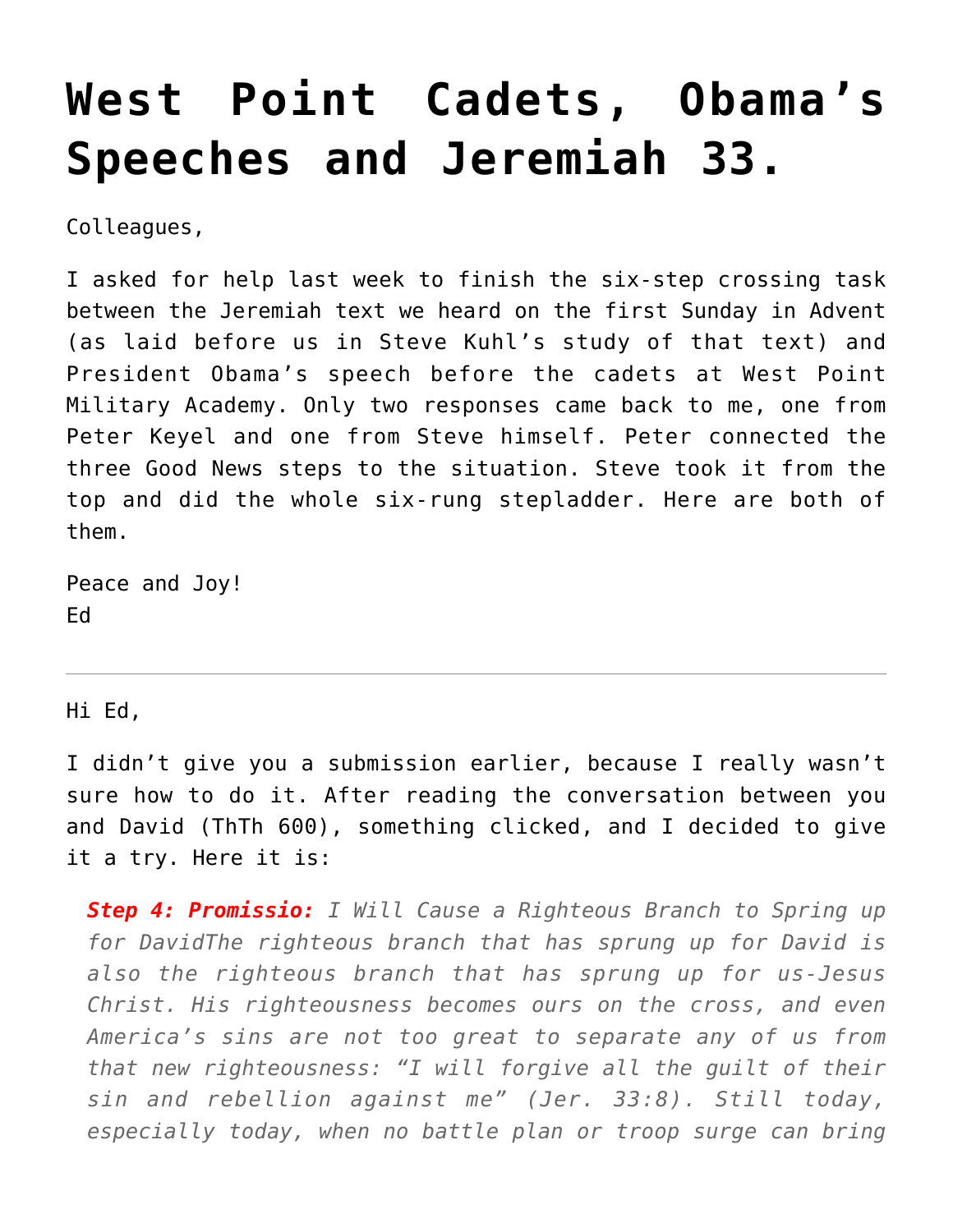*us safety, Christ reaches out and is the only source both of salvation and safety.*

*Step 5: Confessio: Embracing the Promise of God: "The Lord is our righteousness" (v. 16)*

*When one embraces the Promise of God, there is no room left for any other. No longer is our trust placed in America, Obama or the Pentagon. Although these and their forms of righteousness will pass away, God's Word does not, and holds us. Shielded by that Promise, the cadets do not need to fear the death that awaits in Afghanistan because they know their vindication is through faith in Christ, not in their deeds there. Instead, they are supported and buoyed by that righteousness given to them from Christ in Word and Sacrament. God will be with them in Afghanistan and when they come home.*

*Step 6: Missio: Saved and Living in Safety (v. 15)*

*The cadets facing deployment to Afghanistan will be threatened by human enemies. However, bereft of the rod of God's wrath, these enemies can be seen for what they truly are: our lost brothers and sisters. Even as the cadets execute their assigned left-hand task, the promise-trusters among them bear a second, right-hand task: spreading the Promise that all are loved and forgiven by God. That will seem impossible at times, especially when serving as a cog in the gears of retribution. And yet, trusting in Christ, they can find opportunities to spread both the Good News and the promised healing to a broken people. Even our secular authorities acknowledge that military might cannot win the day-that it will take building trust and safety with all of the Afghan people. Buoyed by Christ's Promise, our soldiers can risk their lives not to kill our enemies, but to love them.*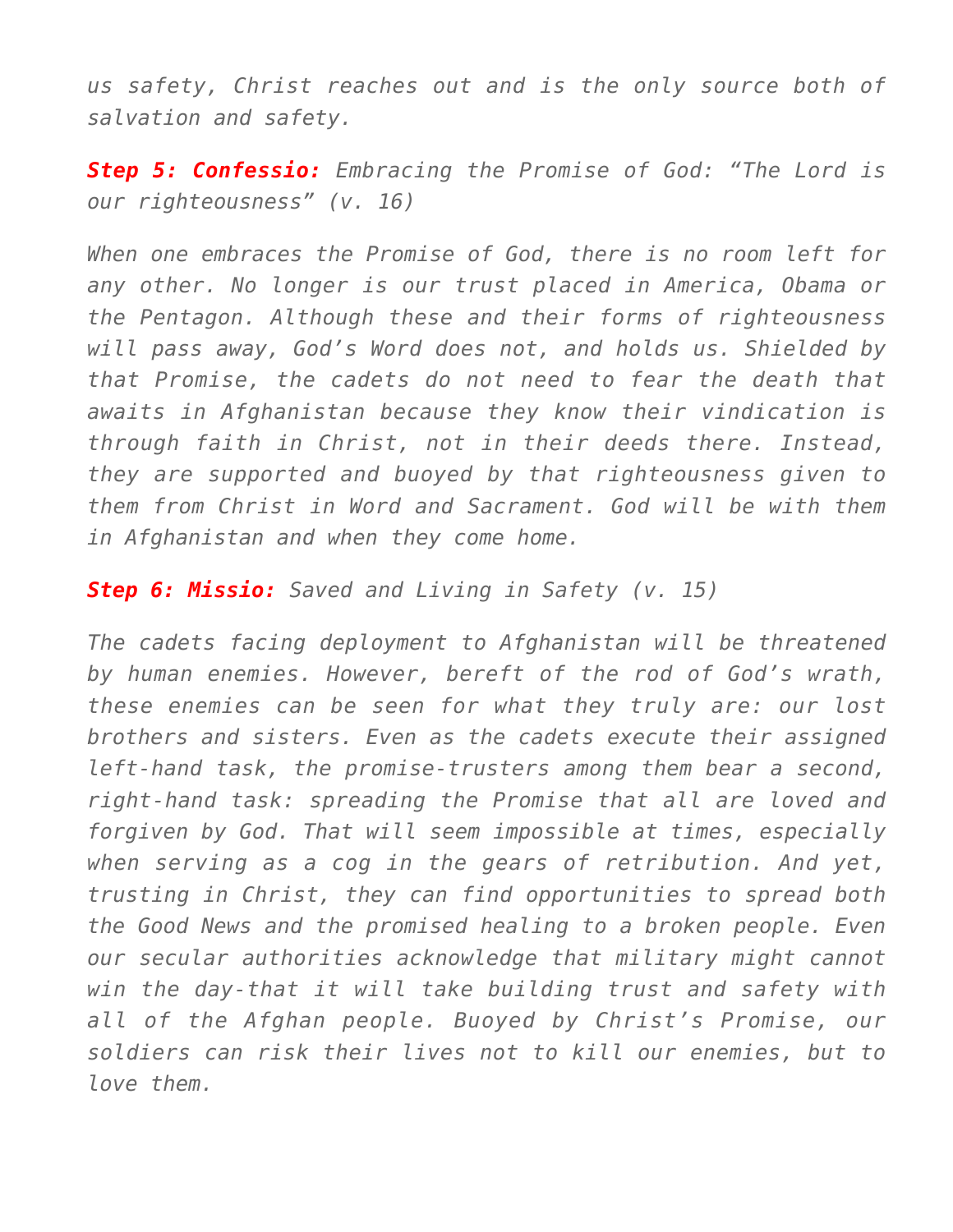West Point Cadets, Obama's Speeches (West Point and Nobel) and Jeremiah 33.

A Preliminary Crossing

For Thursday Theology #599, Ed began to "cross" the West Point cadets as they listened to President Obama explain why he was sending 30,000 troops to Afghanistan (the tracking) with my "grounding" of Jeremiah 33:14-16. He prefaced that by reminding us that "crossing" isn't simply about text studies (a law/promise exegetical unpacking of the already "crossed" lives of our biblical forebears) but learning from these text studies (as grounding) how to unpack and repack our lives with that same law/promise wisdom. The textual "grounding" is meant to be used like steel wool being rubbed onto glass tubing (the particular historic lives that can be "tracked" for their particular specs) with the hope that sparks, connections, "crossings" are made. Crossing, therefore, is not an abstract application of general principles. Rather, it asks: Learning how God has dealt with his people in the past (the biblical grounding), does that give us clues (crossings) as to how God is dealing with us in this particular situation today (tracking)? Therefore, crossing is not third-person gossip, it is second-person address that takes seriously the actual first-person responses of the people being crossed. Keep my grounding of the text close at hand as I seek to learn clues from it for crossing Jeremiah's law/promise wisdom to the West Point cadets.

## **Diagnosis: Insufficient Righteousness**

**Initial Diagnosis:** Crossing these cadets with Jeremiah 33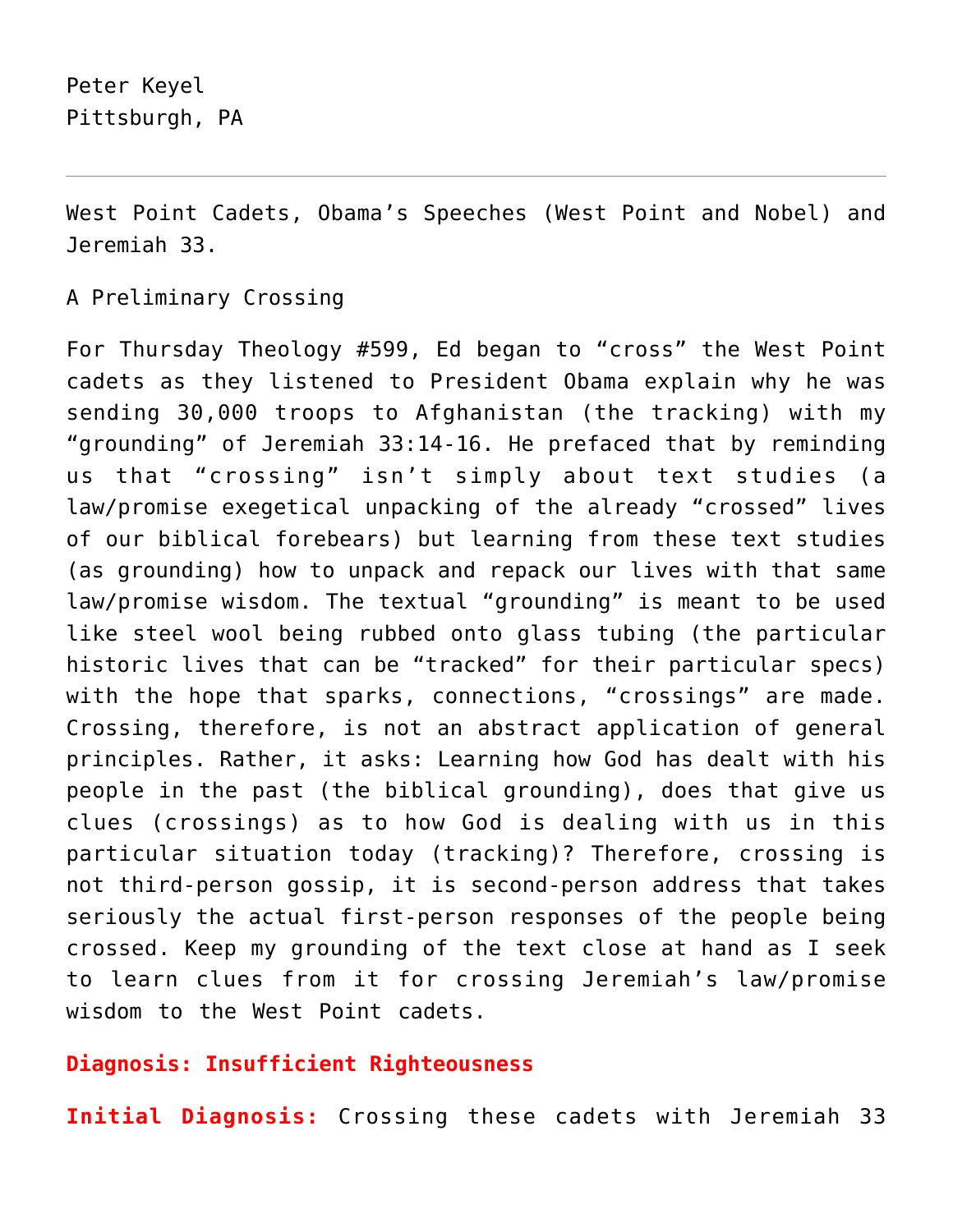presents a dilemma of sorts. I don't know these cadets. I have no way of asking them what they may be thinking about. Maybe they were in church on Sunday and heard the text of Jeremiah read. Maybe they didn't. But I do have the image of their stoic faces in mind–and those faces say something. What they say, I think, can easily add up to what Ed (following my grounding) points out in the initial diagnosis part of the crossing. There is obviously a human enemy. There is obviously physical danger. But worse, there is also obviously a debate at home about whether this assignment is right! Jeremiads are plentiful enough. Why else would the President take all this time to make his case to these cadets, who are simply to follow orders anyway? Why else if there is not a question of the righteousness of it all?

**Advanced Diagnosis:** Neither does it take any great stretch of the imagination to think what might be going on underneath the countenances of those stoic faces. For example, as part of the tracking, Chris Matthews of MSNBC " Hardball" was chastised for suggesting that those stoic, expressionless faces signaled a sense of "if not resentment, then skepticism" about what the President was placing on them, suggesting Obama was giving this speech "in enemy territory." It was quickly pointed out to Matthews that the cadets are instructed to show no emotion for any speech-and Matthews apologized. Indeed, it would seem that cadets are simply to block out, lock up, any thoughts, yea or nay, of the righteousness of this assignment. They will simply proceed on orders as though righteous. Evidently, not only cadets, but the public in general has become quite adept at employing stoic resolve to the inevitable orders that are being set before them. How else could the cadets function? How else could, we, the public, function?

**Final Diagnosis:** I have no clue if the cadets at West Point or the public in general can entertain the possibility that the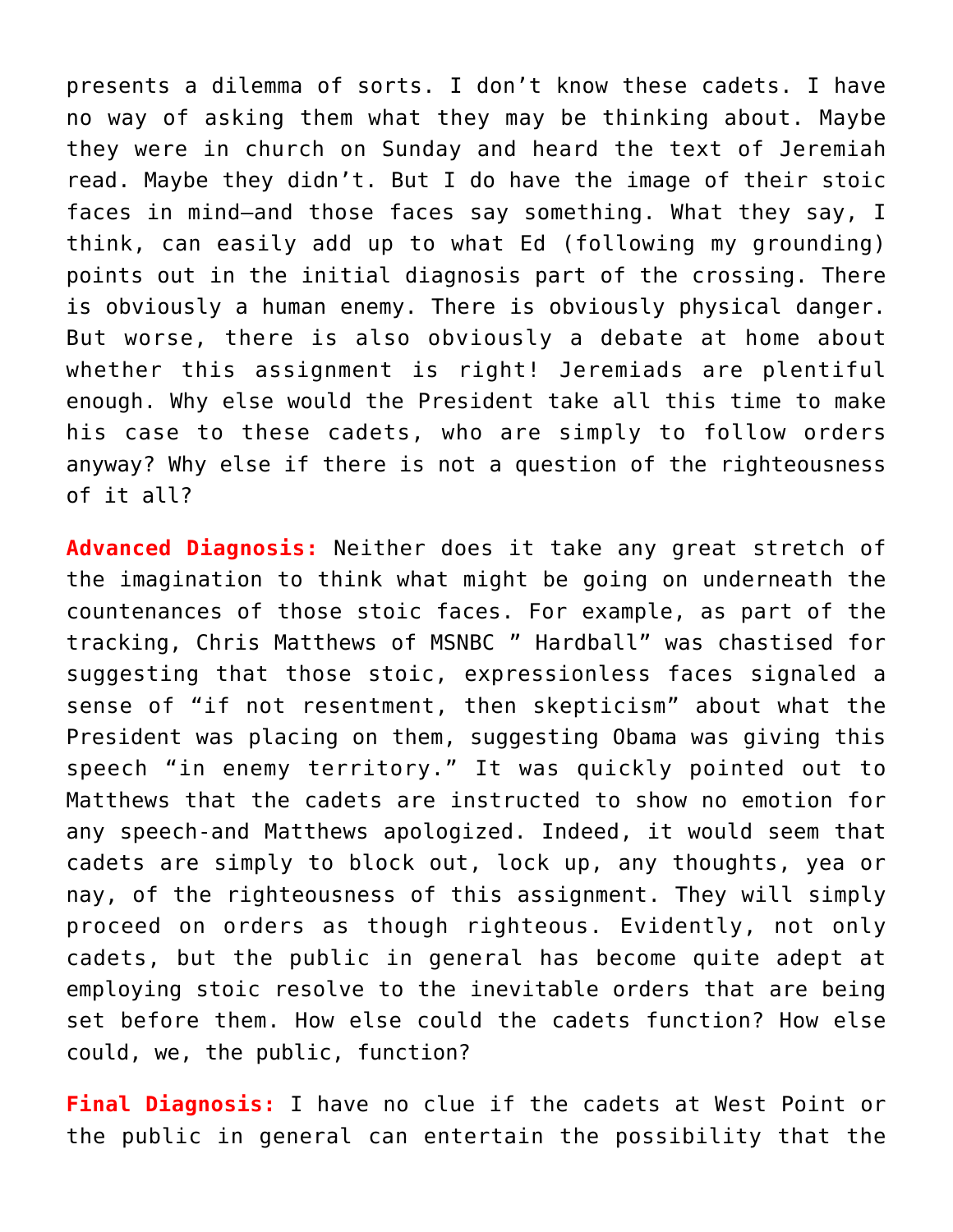righteous wrath of God might be operative behind either the human enemy we face or the words the Jeremiads express. But, then, that hardly matters. For the truth of such things doesn't depend on either the cadets or the public believing it. Indeed, it is often part of the effectiveness of wrath, human as well as divine, that it leaves just enough room for skepticism about its existence and just enough appearance of our own security and self-righteousness that it can't be see. Might that not explain much of the rhetoric that fills the air today? Surprise is not only the cherished strategy of the human enemy, including terrorists; it is also often the strategy that accompanies God's wrath. And yet, truth be told, God does reveal his wrath to the nations in outward tangible ways: such as frustrated military campaigns, fiscal crises, determined enemies like Al Qaeda, body bags of soldiers, and PTSD (Post-traumatic stress disorder) that destroys lives and breaks up families. Jeremiah thinks so (remember the ominous words of Jer. 33:5) and so does St. Paul (Rom. 2:1). Not being able to see the wrath may be equally a function both of stoic resolve, operating on the assumption of righteousness, and of the lack of revelatory signals in history from God.

## **The Gospel's Offer of a New Prognosis: Sufficient Righteousness**

**Initial Prognosis:** While evidence abounds for Jeremiah's kind of diagnosis in the American war situation, where is the evidence for Jeremiah's kind of prognosis in our world, the promise as expressed in Step 4 of the grounding? Where is Advent happening: the offer of the promised Righteous Branch who is able (worthy) to deliver us from the wrath of God? Where is the promise of Jesus Christ crucified for our transgressions and raised for our justification or righteousness proclaimed? If I may be so bold, I would say, "here!" Here in the work of the Crossings Community. Here the promise is being sent forth over the World Wide Web for all to see. Here is a community dispersed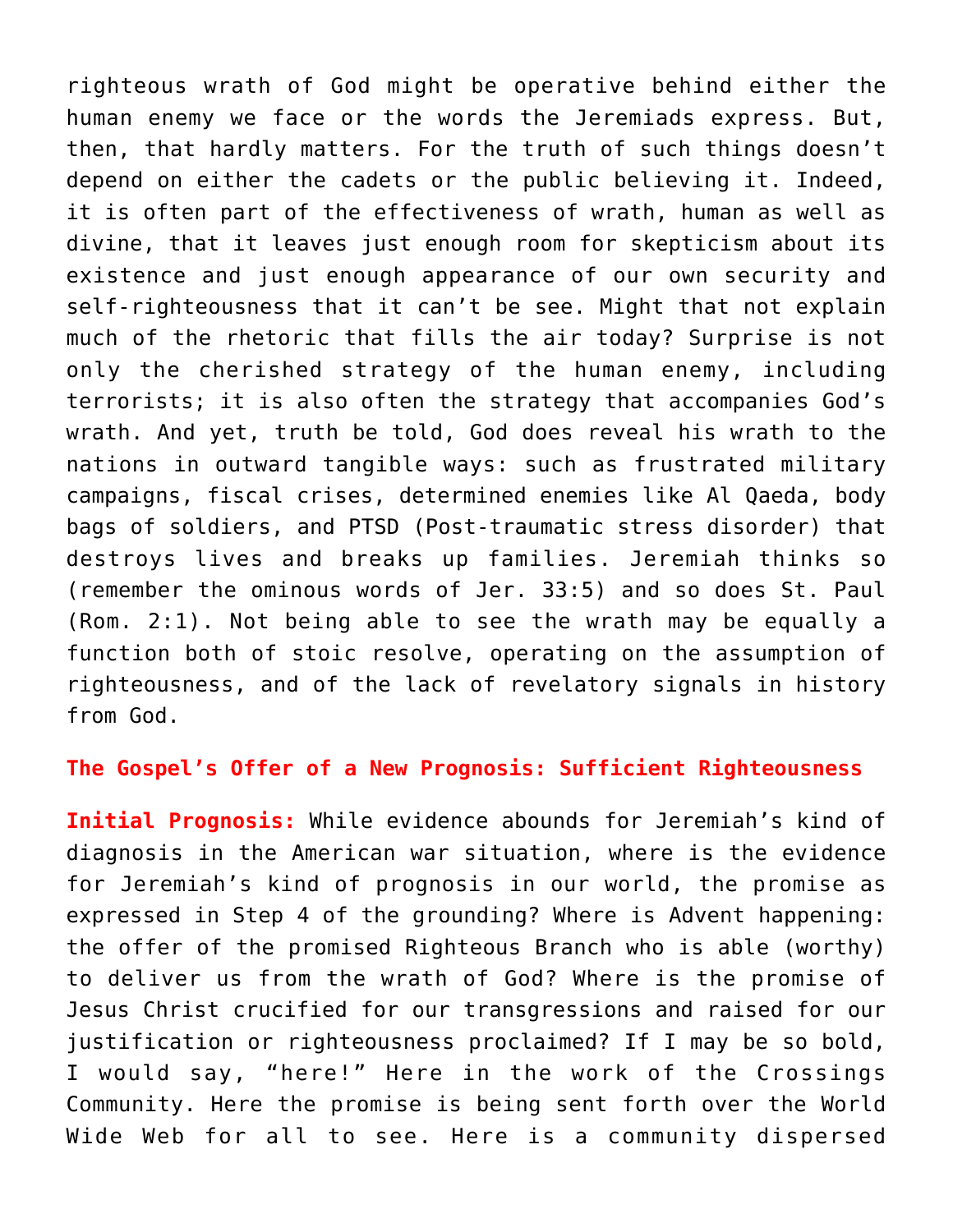throughout the world speaking that promise out loud. But there may also be other signs. Take, for example, not Obama's West Point speech but his Nobel Peace Prize speech. To the world audience (and hopefully the cadets were listening) Obama raised to public view the ghost of Reinhold Niebuhr, even though the name of Niebuhr was never mentioned.

Niebuhr, recall, is that Jeremiah-like prophet of repentance and grace who in the first half of the 20th Century didn't mince his words about the realism of human sin and the folly of the liberal (self-righteous) ideology of human progress. But neither did he shy away from asserting the power of gospel promise to transform "children of darkness into children of light." Moreover, look where the explicit reference to Niebuhr, as the unspoken source of the speech's realism, comes from: from news journalists, who think they discern something of Niebuhr's paradoxical message of sin and grace inching its way into the public square by none other than the President himself, described by one journalist as a Christian who is not a "Christianist." That is, a Christian who is not a sectarian partisan who uses faith as a wedge, but a "serious Christian" who is concerned about trumpeting the "audacity of hope" in the midst of "tragedy," wondering if a more realistic phrase to capture Obama's message wouldn't be the "tragedy of hope." [I'm referring to a Niebuhrian analysis of Obama by Andrew Sullivan–"I'm a conservative!"– on THE ATLANTIC website at this address: [http://andrewsullivan.theatlantic.com/the\\_daily\\_dish/20](http://andrewsullivan.theatlantic.com/the_daily_dish/2009/12/the-tragedy-of-hope.html) [09/12/the-tragedy-of-hope.html](http://andrewsullivan.theatlantic.com/the_daily_dish/2009/12/the-tragedy-of-hope.html)

if>.] Could this be the seeds of Obama's Christian tutelage under Jeremiah Wright bearing fruit? True, Crossings people may find more in Niebuhr than what journalists have found. Indeed, Crossings people may find ways to improve on Niebuhr's own articulation of the audacity of the promise. But yet, the emergence of Niebuhr's ghost, I'm suggesting, is no small matter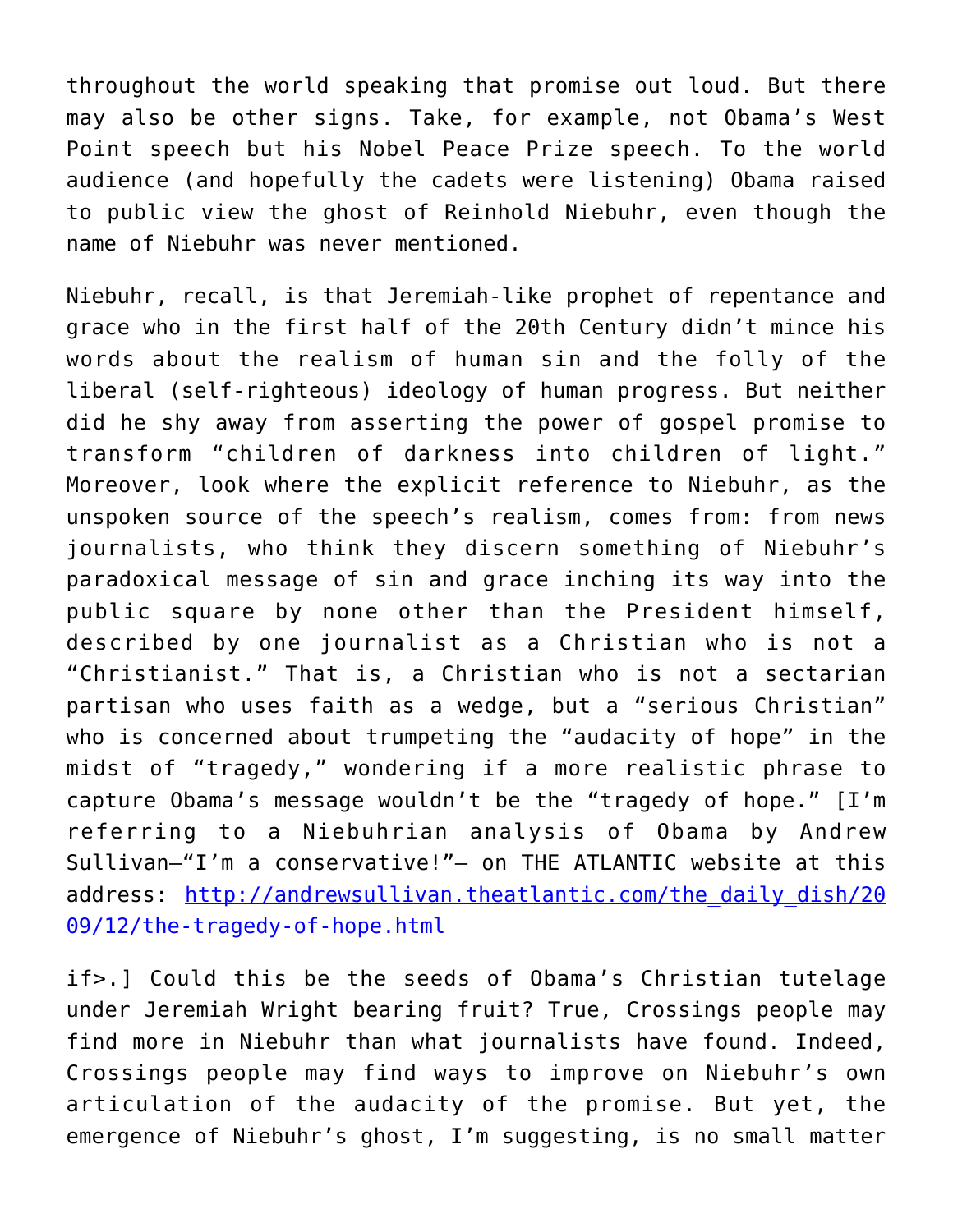## in the prognosis at this time.

**Advanced Prognosis:** Is the ghost of Niebuhr (and the Jeremiah kind of promise it suggests) also accompanied by faith? Answering "yes" to that question is central to any Christian prognosis. For the kind of realism that the promise intends is not real at all until it is real FOR YOU, real in the heart, real as faith. The realism of faith overrules the realism of stoic resignation because realism of the promise overrules wrath with forgiveness. In Jeremiah's words, the realism of the promise is that it creates "thanksgiving," stoic countenances broken by the promise with the cracking of a smile. The article I referred to above doesn't talk about thanksgiving, but it does talk about hope-which could be a kind of thanksgiving, an anticipated thanksgiving. What is characteristic of hope is that it is audaciously realistic. That realism, it seems to me, is the one-two punch of repentance-and-faith: transferring our hope away from human potentiality (repentance) and into the promise of God in Christ (faith). I'm not sure if there is a lot of evidence of that happening yet, either among the cadets or out there in the public discourse. What I remember from Obama's Nobel Peace Prize speech is that he is still appealing to a deep belief in human progress: albeit, thanks to Niebuhr, a more sober, more realistic assessment of that belief. Could that be the beginning of repentance born of faith? That doubt about human potentiality-about our potentiality!

**Final Prognosis:** Of course, after all is said and done, it is obvious that the human enemies, Al Qaeda and the Taliban, have not been deterred one iota by all this talk of promise and faith in Christ-at least, not yet. Indeed, truth be told, the resolve of these enemies against us may actually be encouraged by all this sober talk of realism, repentance and faith. And yes, all this talk of repentance does, then, also play right into the hands of those in our midst who would in the name of patriotism